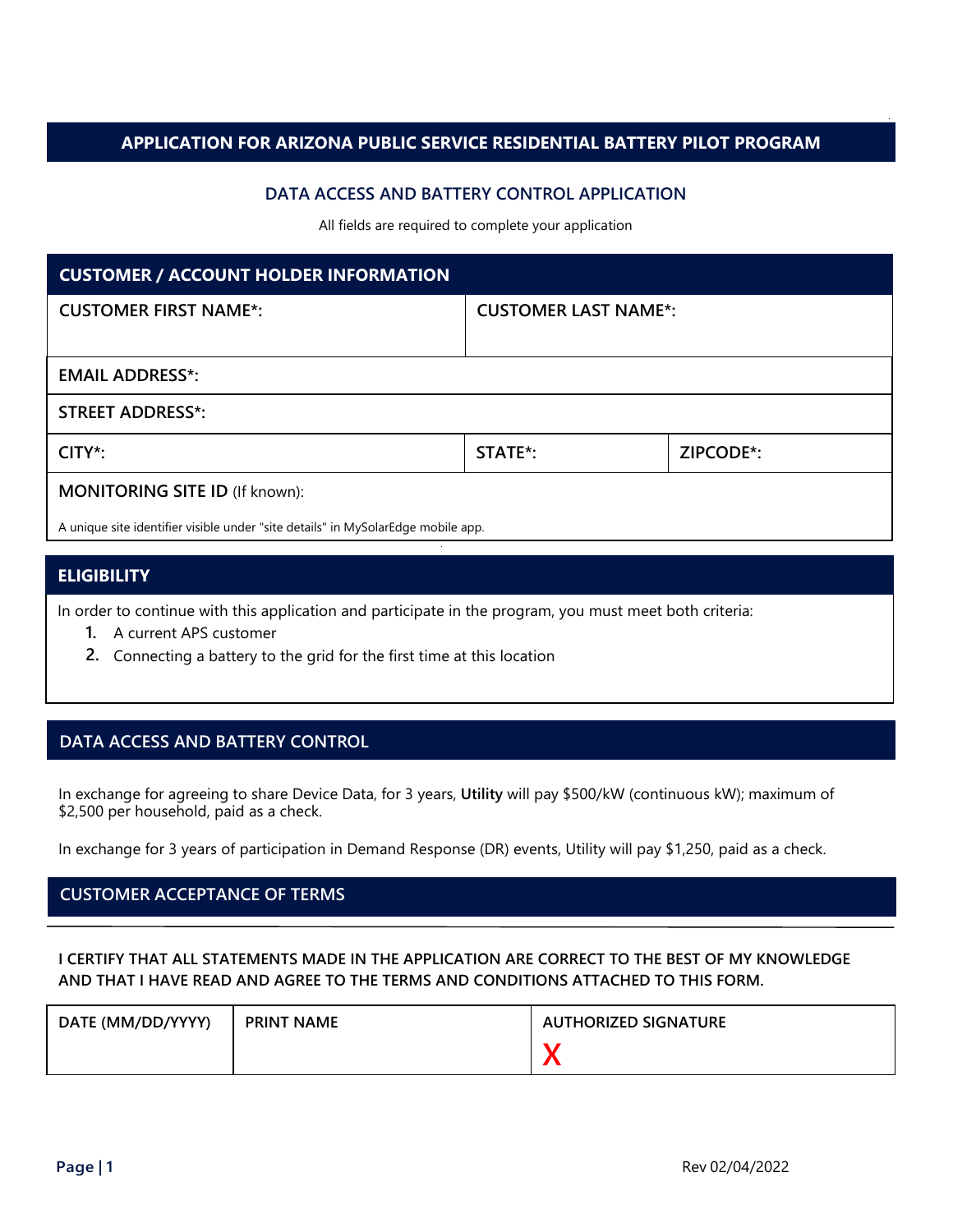# **PROGRAM TERMS AND CONDITIONS**

**Welcome to the Arizona Public Service Residential Battery Pilot ("Pilot").** By becoming a participant (hereinafter referred to as "**Participant**" or "**you**") of the Pilot, you may reduce stress on the grid in your electricity service area. By participating in the Pilot, you may be eligible to receive the Incentive described below, subject to these Terms and Conditions ("**Terms**"). To become a Participant in the Pilot, you must submit an application to, and have it accepted by, Sponsor and the Utility (as each is defined below). You must have an installed and operational SolarEdge Energy Storage System to participate in this Pilot.

YOU MUST BE A USER OF THE VENDOR'S SERVICE (AS SUCH TERM IS DEFINED BELOW) TO BECOME A PARTICIPANT. PLEASE READ THESE TERMS CAREFULLY. THIS PILOT IS VOID WHERE PROHIBITED BY LAW.

**Definitions.** In the context of these Terms,

- The Pilot is provided by EnergyHub, Inc., 41 Flatbush Ave, Suite 400A, Brooklyn, NY 11217 ("**Sponsor**").
- **"Vendor"** means SolarEdge Technologies, Inc., 47505 Seabridge Drive, Fremont, California, 94538.
- "Utility" means your utility, namely Arizona Public Service Company (APS).
- **"Sponsor Parties"** means Sponsor, Vendor, and Utility, their respective successors and assigns, and each of their respective affiliates, agents, directors, officers, and employees.
- **"Energy Storage System"** means your SolarEdge solar battery system, which can be monitored and operated during the Pilot by SolarEdge's network operations center.
- **"Participant"** means you, a Utility customer that participates in the Residential Battery Pilot.
- **"Incentive"** means financial incentive provided by the "Utility to pilot Participants or an assigned installer or "Vendor".
- **"Pilot Period"** means year-round (12 months). The term of this agreement shall commence upon the date that Your Utility grants you approval, also referred to as permission to operate ("PTO") in the Residential Battery Pilot, and continue until the third anniversary of such commencement date (the "**Term**").
- **"Service"** means the connection between the owned or leased Energy Storage System and the Vendor platform.

**About the Pilot.**Participants whose applications to enroll in this Pilot are accepted by the Utility (**"Participants"**) and who fully comply with these Terms and Conditions may receive the incentive set forth below (**"Incentive"**) to be provided to you by the Utility. To receive the Incentive, you must be accepted by the Sponsor and Utility. The intent of this Pilot is to help your Utility learn about Energy Storage System performance in a variety of conditions and how Energy Storage Systems may create value for Participants through improved management of energy and demand at their residence. Participants may also help reduce stress on the electric grid.

**Pilot Description.** Vendor is managing your Energy Storage System based on instructions from your Utility, and communication to the Vendor occurs through the Sponsor. Participant agrees to allow Sponsor Parties to access Energy Storage System data and manage the Participant's Energy Storage System during the Pilot Period. Such adjustments are referred to as "**Adjustment Events**." Adjustment Events may signal the Energy Storage System to charge, discharge, change its mode of operation, or other settings, as applicable. For certain types of services offered by the Sponsor Parties, an Adjustment Event may occur even if the Energy Storage System(s) is in any kind of hold mode at the start of the Adjustment Event. Participant may opt out of a current or future Adjustment Event at least one hour before a scheduled Adjustment Event by clicking on the opt-out link included in the customer notification email that is sent prior to the start of the Adjustment Event.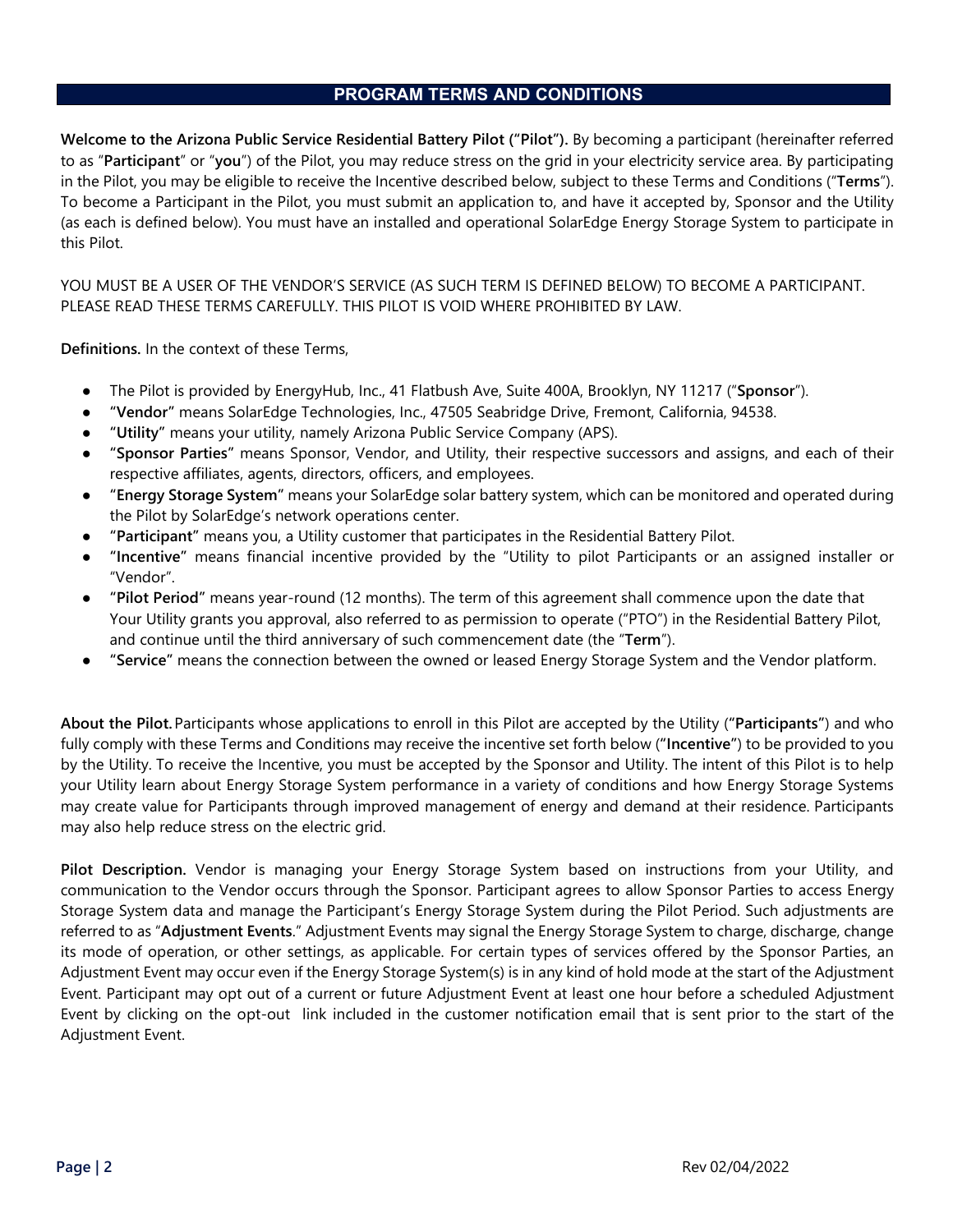### **Additional Pilot Details.**

- **Incentive:** Participants will receive a Incentive of \$500/kW of installed battery capacity up to a maximum of \$2,500 per home once the battery system becomes enrolled in the Pilot and receives approval from the Utility. Participants who allow the utility to discharge their battery system up to 100 times a year are also eligible to receive an additional Incentive of \$1,250 per home. The maximum total incentive is \$3,750 per home.
- The Incentive will be payable directly to the Participant, with the exception that the Participant may assign the Incentive to an approved third-party. In cases in which the Participant assigns the Incentive to the approved thirdparty, the third-party must demonstrate that they have compensated the Participant for the full amount of the Arizona Corporation Commission approved paid Incentive amount. This can occur through invoices, or other documents including the Participant T&Cs provided to the Participant, and to the utility that demonstrate compliance with the Pilot requirements.
- Sponsor contact information: [aps@energyhub.com](mailto:aps@energyhub.com)
- Battery discharge window: 6 PM 9 PM MT (non-holiday weekdays), 9 AM 9 PM MT (weekends and holidays)
- The Pilot Terms are also available at the following Pilot enrollment website: <http://www.chargingrewards.com/apsbattery>
- Participant is responsible for any income taxes that may apply related to amounts received under the Pilot. APS recommends consulting your tax advisor for any specific tax questions or concerns.

**Eligibility and Enrollment.** You may apply to become a Participant and participate in the Pilot if you meet the following eligibility criteria and do the following:

- You must be at least 18 years of age;
- You must have one or more Energy Storage Systems that are compatible with the Pilot design and connected to the SolarEdge platform ("Service") that are listed on the Pilot enrollment website specified above;
- The Energy Storage Systems must be connecting to the electric grid for the first time with an Interconnection Application submitted to and approved by your Utility after the Pilot launch date of October 4,2021;
- Maintain an active account in good standing on the Service and a continuous connection between your enrolled Energy Storage Systems and the Service;
- Assist Sponsor Parties' support personnel in troubleshooting and resolving communications connectivity, firmware and other Energy Storage Systems -related issues; and
- Have an active electric account with your Utility and be on a Time of Use (TOU) or a grandfathered rates and solar rate riders.

**How to Withdraw.** You may withdraw from the Residential Battery Pilot for any reason, at any time. Once you are accepted as a Participant in the Pilot but have not yet received the Pilot incentive, you may withdraw by contacting EnergyHub using the contact information provided above. Withdrawal will not affect the other services provided by SolarEdge to you. By withdrawing, you may render yourself ineligible to receive the Incentive, and participate in this Pilot in the future. If You have questions or concerns about unenrolling from the Residential Battery Pilot, please contact aps@energyhub.net.

**Changes in Your Electricity Costs.** Sponsor Parties are not responsible for any changes in your electricity costs during the Pilot.

**Binding Agreement.** By applying for the Pilot, you agree to comply with and be bound by these Terms. Failure to comply with these Terms may result in your disqualification from the Pilot. The decisions of the Sponsor and the Utility regarding your eligibility to participate are final and binding in all respects. Sponsor reserves the right in its sole discretion to disqualify any Participant for, among other things: (1) tampering or attempting to tamper with the operation of the Pilot; or willfully disconnecting the Wi-Fi connection to the Energy Storage System (2) violating these Terms or the terms and conditions of use of any of Sponsor Parties' property or service. **Any false information provided within the context of the Pilot by any**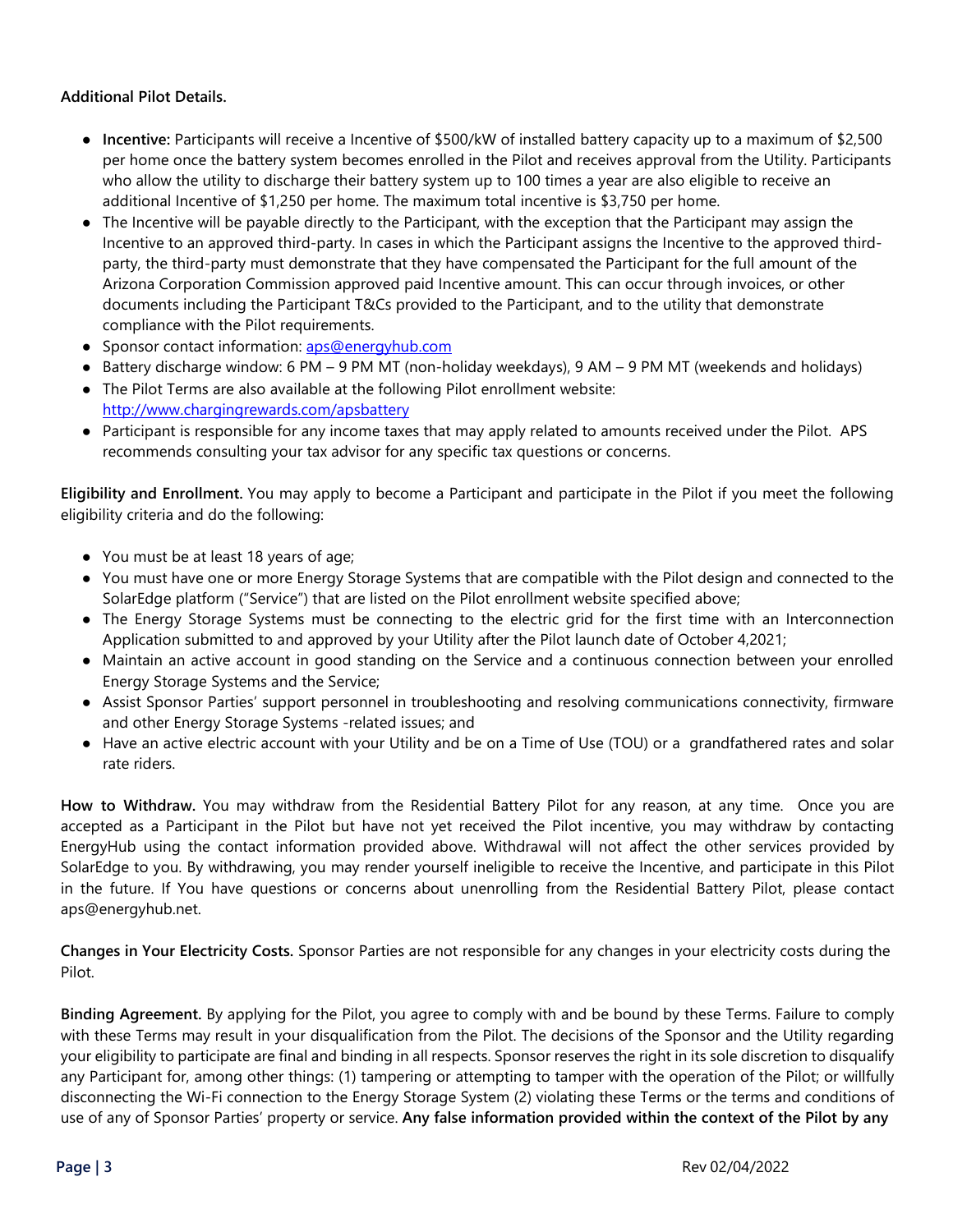### **Participant is a violation of these Terms and may result in the immediate disqualification of a Participant and forfeiture of any Incentive.**

**Application Consent by Participant.** By submitting an application to enroll as a Participant, you authorize the Sponsor Parties to do the following, but only to the extent necessary to gather data as it relates to the Pilot or sponsor's program efficacy and for no other reason:

1) Collect and exchange data related to your identity, your event opt-in or opt-out status, your energy usage and/or energy production, your Utility account, your electric bill, and operational data about your Energy Storage Systems (collectively, "**Pilot Data**"), solely for the purposes of determining your eligibility for the Pilot and operating the Pilot;

2) Review and analyze all of your Pilot Data for the purposes of the Sponsor Parties fulfilling their obligations under the Pilot and applicable law, improving the Pilot and as otherwise permitted by applicable law, and to exchange conclusions with each other and publish results based on those conclusions, provided that they treat all such Pilot Data in accordance with their respective privacy policies;

3) Automatically adjust Participant Energy Storage Systems so they discharge energy to the grid, as required by the Pilot at times indicated by Utility (as described above in the Additional Pilot Details section) or for general system testing purposes;

4) Send you emails, text messages and other notifications related to the Pilot, including about your enrollment status and Pilot-related adjustments to your Energy Storage Systems;

5) Send you emails, text messages and other notifications related to surveys about the Pilot and to share your responses to such surveys among themselves;

6) Summarize the results of the Pilot in publicly-available studies, provided that any Pilot Data included in such studies will be anonymous such that you are not individually identifiable.

**Pilot Period.** The Pilot will run for the period set forth above (the "**Pilot Period**").

**Pilot Termination.** Sponsor's ability to offer the Pilot is contingent on receiving certain approvals and acceptances from Utility. If such approvals and acceptances are withheld or withdrawn, or if the Pilot is declared unlawful, the Pilot will be terminated along with the Incentive. In the event of such termination, Vendor will provide notice to you via email at your designated email address.

#### **Disqualification.**

(a) If you do not comply with any reasonable request from a Sponsor Party in connection with this Pilot, if your Utility declares you ineligible for the Pilot, if your account with Vendor is no longer in good standing, or if you do not maintain a continuous connection between your enrolled Energy Storage System(s) and the Service, Sponsor may terminate your participation in the Pilot and Incentive unless you cure within sixty (60) days of notice of your violation of these Terms or applicable law.

(b) If you enroll in a conflicting energy Pilot through Sponsor Parties, Sponsor may terminate your participation in the Pilot without liability and without notice.

**Privacy Notice.** By participating in the Pilot, you agree that the Sponsor Parties may collect your personal information or data and that if they cannot collect the required information or data, you may not be eligible to participate in the Pilot. Sponsor Parties will protect your personal information and usage data consistent with these Terms and each company's then-current privacy policy. Sponsor's privacy policy is located at: http://www.energyhub.com/privacy-policy. **Page | 4** Rev 02/04/2022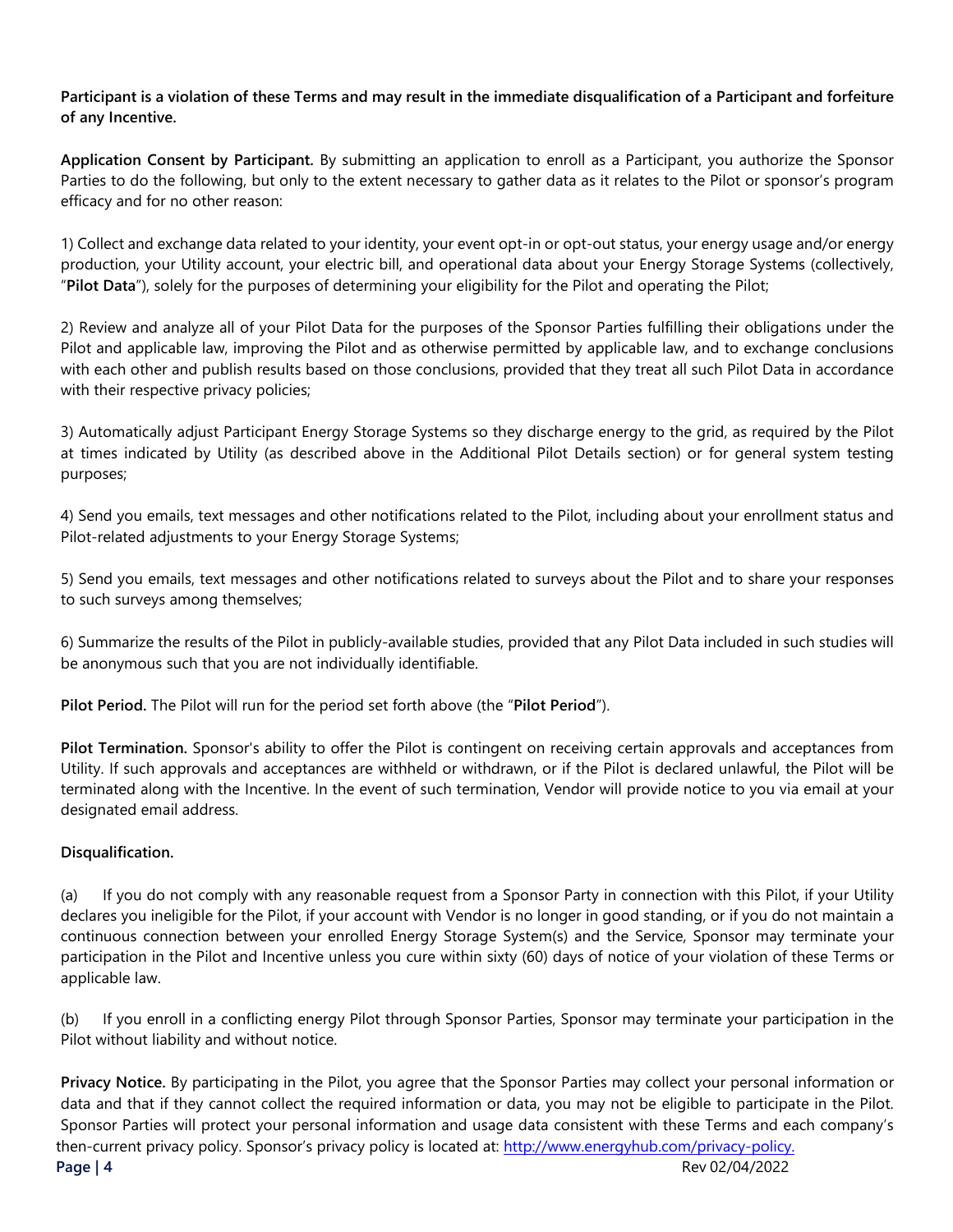**Information.** You represent and warrant to Sponsor that the information you provide to Sponsor while applying for and during the course of the Pilot is accurate and complete, and you agree to promptly notify Sponsor if any information you provided during your application for the Pilot has changed.

**General Conditions.** THIS PILOT IS GOVERNED BY THE LAWS OF THE STATE OF NEW YORK WITHOUT REGARD TO ITS APPLICABLE PRINCIPLES OF CONFLICTS OF LAW. THE SPONSOR'S FAILURE TO ENFORCE ANY TERM OF THESE TERMS SHALL NOT CONSTITUTE A WAIVER OF THAT PROVISION. THE SPONSOR PARTIES ARE NOT RESPONSIBLE OR LIABLE FOR ANY INCORRECT OR INACCURATE PILOT APPLICATION INFORMATION, AND ASSUME NO RESPONSIBILITY FOR (I) TYPOGRAPHICAL OR OTHER ERRORS IN THE PRINTING OF THE PILOT MATERIALS OR THE OFFERING OR ANNOUNCEMENT OF ANY INCENTIVE, (II) ANY ERROR, OMISSION, INTERRUPTION, DEFECT OR DELAY IN OPERATION OR TRANSMISSION AT ANY WEBSITE, (III) FAILURE OF ANY APPLICATION TO BE RECEIVED BY SPONSOR DUE TO TECHNICAL PROBLEMS, TELEPHONE SERVICE PROBLEMS, PRINTING ERRORS, HUMAN ERROR OR TRAFFIC CONGESTION ON THE INTERNET OR AT ANY WEBSITE, (IV) COMMUNICATIONS LINE, HARDWARE AND/OR SOFTWARE FAILURES, (V) DAMAGE TO ANY COMPUTER OR ENERGY STORAGE SYSTEM (SOFTWARE OR HARDWARE) RESULTING FROM PARTICIPATION IN THE PILOT, (VI) THEFT OR DESTRUCTION OF, TAMPERING WITH, UNAUTHORIZED ACCESS TO, OR ALTERATION OF APPLICATIONS AND/OR PILOT APPLICATION INFORMATION, OR (VII) APPLICATIONS WHICH ARE LATE OR LOST, OR (VIII) ANY LOSS OF INCOME DUE TO ENERGY STORAGE SYSTEM MANAGEMENT. PARTICIPANT ASSUMES ALL RISK OF PARTICIPATION IN THE PILOT. TO THE MAXIMUM EXTENT PERMITTED BY LAW, YOU AGREE TO INDEMNIFY, DEFEND, AND HOLD EACH SPONSOR PARTY HARMLESS FROM ANY INJURY OR DAMAGE CAUSED OR CLAIMED TO BE CAUSED BY PARTICIPATION IN THE PILOT AND/OR USE OR ACCEPTANCE OF ANY INCENTIVE EXCEPT TO THE EXTENT THAT SUCH SPONSOR PARTY IS NEGLIGENT OR IN THE EVENT OF SUCH SPONSOR PARTY'S FRAUDULENT MISREPRESENTATION OR DELIBERATE BREACH OF CONTRACT. THE SPONSOR PARTIES HAVE NO LIABILITY TO ANY PARTICIPANT FOR ANY LOSS, DAMAGE, COSTS OR EXPENSE INCURRED AS A RESULT OF OR IN CONNECTION WITH A PARTICIPANT'S PARTICIPATION IN THE PILOT.

If any provision of these Terms is held to be invalid or unenforceable, all remaining provisions of these Terms will remain in full force and effect. These Terms will be binding on Sponsor and its successors and assigns, and Participant. Participant may not assign these Terms without the written consent of Sponsor whereas Sponsor may assign these Terms to any third party. The Sponsor Parties are not responsible for the policies, actions, or inactions of others that might prevent the Participant from entering, participating, or claiming a Incentive.

These Terms constitute the entire agreement between Sponsor and a Participant relating to the subject matter hereof and supersedes all other such prior or contemporaneous oral and written agreements and understandings.

**Arbitration.** If you and any Sponsor Party do not resolve any dispute by informal negotiation, any other effort to resolve the dispute will be conducted exclusively by binding individual arbitration governed by the Federal Arbitration Act ("FAA"). You are giving up the right to litigate (or participate in as a party or class member) all disputes in court before a judge or jury. Instead, all disputes will be resolved on an individual basis before a neutral arbitrator, whose decision will be final except for a limited right of appeal under the FAA. Any court with jurisdiction over the parties may enforce the arbitrator's award.

**No Class Action Procedure.** Notwithstanding any of the foregoing or any other provision of these Terms, class arbitration is not permitted under any circumstance. You and the Sponsor agree that, by entering into this Agreement, THE PARTIES MAY BRING CLAIMS AGAINST THE OTHER ONLY IN THEIR RESPECTIVE INDIVIDUAL CAPACITY, and not as a plaintiff or class member in any purported class or representative proceeding. Further, you agree that the arbitrator may not consolidate proceedings or more than one person's claims, and may not otherwise preside over any form of a representative or class proceeding. Although the non-availability of any form of representative or class proceeding is clear from this Agreement, should any dispute arise regarding or relating to the existence, validity, enforceability, or interpretation of the Arbitration and No Class Action procedures provisions above, the federal court located in New York, New York shall have the sole and exclusive jurisdiction to hear and determine the issue.